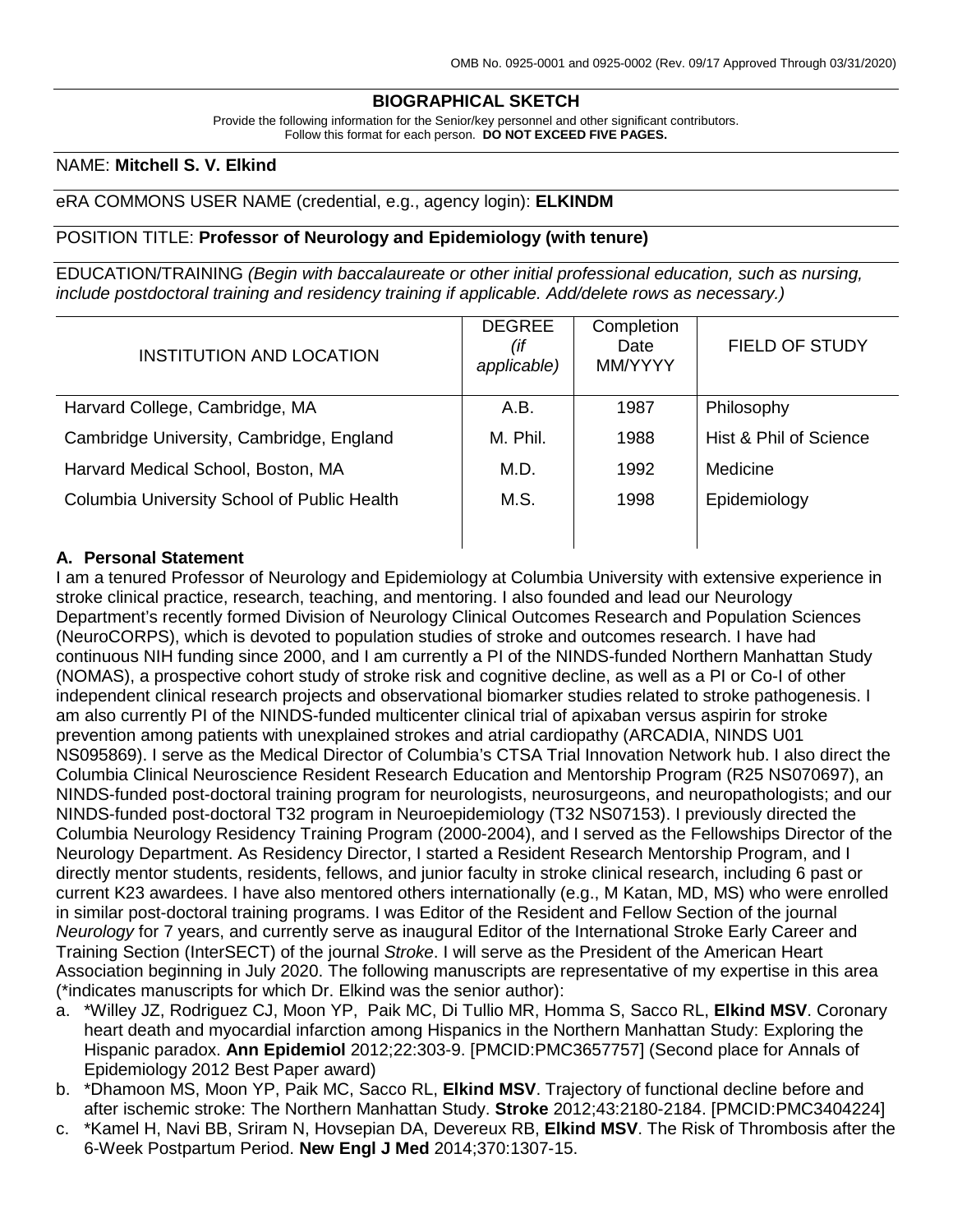d. \*Boehme AK, Luna J, Kulick ER, Kamel H, **Elkind MSV**. Influenza-like Illness as a Trigger for Ischemic Stroke. **Ann Clin Transl Neurol** 2018;5(4):456-463. [PMCID: PMC5899905]

### **B. Positions and Honors Positions and Employment:**

| 1992 - 1993<br>1993 - 1996<br>1995 - 1996 | Intern, Internal Medicine, Brigham and Women's Hospital, Boston, MA (Chair: E Braunwald)<br>Neurology Resident, Massachusetts General Hospital, Boston, MA (Chair: AB Young)<br>Chief Resident, Neurology, Massachusetts General Hospital, Boston, MA |
|-------------------------------------------|-------------------------------------------------------------------------------------------------------------------------------------------------------------------------------------------------------------------------------------------------------|
| 1996 - 1998                               | Post-Doctoral Clinical Fellow, Cerebrovascular Disease, Columbia University College of<br>Physicians and Surgeons, New York, NY (Supervisor: RL Sacco)                                                                                                |
| 1996 - 1998                               | Trainee, Neuroepidemiology Training Grant (T32 NINDS NS07153; PI: WA Hauser)                                                                                                                                                                          |
| 1998 - 2006                               | Assistant Professor of Neurology, Columbia University College of Physicians and Surgeons                                                                                                                                                              |
| 2000 - 2004                               | Neurology Residency Program Director, Columbia University                                                                                                                                                                                             |
| $2001 - 2006$                             | Asst Prof of Neurology (in the Sergievsky Center), Columbia University, New York, NY                                                                                                                                                                  |
| Jul 2006:                                 | Associate Professor of Neurology (with tenure), Columbia University, New York, NY                                                                                                                                                                     |
| Jul 2008:                                 | Associate Chairman for Clinical Research and Training                                                                                                                                                                                                 |
| Jan 2010:                                 | Assoc Prof of Neurology and Epidemiology (in Sergievsky Center), Columbia University, New<br>York, NY (Department Chairs: T Pedley and S Galea)                                                                                                       |
| Apr 2011:                                 | Fellowships Director, Neurology Department, Columbia University                                                                                                                                                                                       |
| Jan 2014:                                 | Professor of Neurology and Epidemiology (in Sergievsky Center), Columbia University,<br><b>New</b><br>York, NY (Department Chairs: R Mayeux and S Galea)                                                                                              |
| Oct 2014:                                 | Chief, Neurology Clinical Outcomes Research and Population Sciences (NeuroCORPS),<br>Columbia University, New York, NY                                                                                                                                |

# **Other Experience and Professional Memberships:**

2008 - 2013 Member, NIH Clinical and Integrative Cardiovascular Science (CICS) study section 2008: AHA Expert Panel on Subclinical Atherosclerotic Disease and Emerging Risk Factors 2014-2020: National Board of Directors, American Heart Association/American Stroke Association

# **Honors:**

|            | 2004 – 2006: Kathleen Scott Research Fellow of the American Heart Association       |
|------------|-------------------------------------------------------------------------------------|
|            | 2006 – 2015: Associate Editor, Resident and Fellow Section, Neurology               |
| 2010:      | American Academy of Neurology Award for Creative Expression of Human Values         |
| 2012:      | Virginia Apgar Academy of Medical Educators                                         |
| 2014:      | C. Miller Fisher Neuroscience Visionary Award, Northeast Cerebrovascular Consortium |
| 2016-2020: | Chair, American Stroke Association Advisory Committee, 2016 - 2020                  |
| 2017:      | Ellermann Lecture, Swiss Neurological Society, Interlaken, Switzerland              |
| 2018:      | American Heart Association Stroke Council Award                                     |
| 2019:      | President-Elect, American Heart Association                                         |

**C. Contributions to Science** *(\*denotes papers for which Dr. Elkind served as senior author):*

1. *Infection and stroke risk:* My early contributions reflected an interest in the emerging evidence supporting the relationship between infections, particularly infection with obligate intracellular organisms such as Chlamydia pneumoniae, and cardiovascular disease. I was specifically interested in the relationship of these organisms to stroke risk. I conducted several case-control, and ultimately prospective cohort studies, to explore this hypothesis. My research, supported initially by CDC and K23 grants, and then my first R01, led to the recognition that serum antibody studies supported associations for C. pneumoniae with cardiovascular disease. My subsequent work on infectious disease and stroke risk has focused more on the concept of Infectious Burden. This concept reflects the notion that no single organism is likely to be discovered to be the single, or even major, explanatory cause of atherosclerotic disease or stroke. Instead, multiple pathogen exposures throughout life may cumulatively contribute to vascular injury and subsequent risk. In NOMAS, we found that a measure of cumulative exposure to five common pathogens based on serologies, was associated with risk of ischemic stroke, and also with carotid plaque thickness, cognition, and cognitive decline. I have further explored this hypothesis as Core Laboratory Director of the Vasculopathy and Infection in Pediatric Stroke (VIPS) study (Fullerton/DeVeber, PIs). In VIPS, we found that serologies against herpesviruses,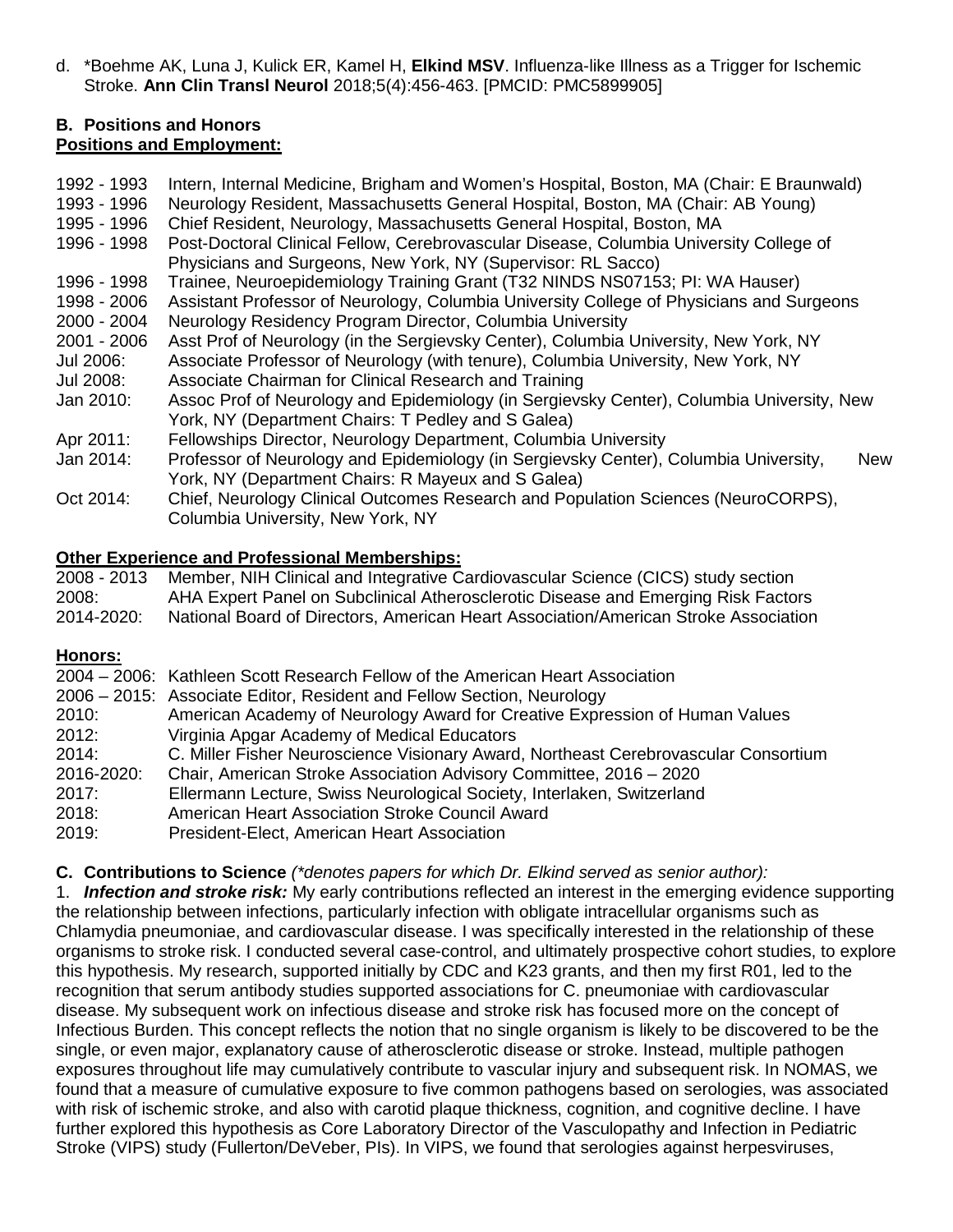including but not limited to VZV, and parvovirus B19, were associated with risk of childhood stroke. I also showed in the Cardiovascular Health Study that recent infection, independent of a specific pathogen, was associated with short-term stroke risk.

- a. **Elkind MSV**, Ramakrishnan P, Moon YP, Boden-Albala B, Liu KM, Spitalnik SL, Rundek T, Sacco RL, Paik MC. Infectious burden and risk of stroke: The Northern Manhattan Study. **Arch Neurol** 2010;67:33-38. [PMCID: PMC2830860]
- b. **Elkind MSV**, Luna JM, Moon YP, Boden-Albala B, Liu KM, Spitalnik S, Rundek T, Sacco RL, Paik MC. Infectious Burden and Carotid Plaque Thickness: The Northern Manhattan Study. **Stroke** 2010;41: e117-e122. [PMCID: PMC2830875]
- c. **Elkind MSV**, Carty CL, O'Meara ES, Lumley T, Lefkowitz D, Kronmal RA, Longstreth WT. Hospitalization for infection and risk of acute ischemic stroke: The Cardiovascular Health Study. **Stroke** 2011;42:1851-1856. [PMCID: PMC3125478]
- d. \*Fullerton HJ, Luna JM, Wintermark M, Hills NK, Tokarz R, Li Y, Glaser C, DeVeber GA, Lipkin WI, **Elkind MSV**. Parvovirus B19 Infection in Children with Arterial Ischemic Stroke. **Stroke** 2017;48(10):2875-2877. [PMCID: PMC5614850].

2. **Inflammatory biomarkers and stroke risk**: Distinct from infection is the more general question of whether inflammation, and biomarkers indicative of vascular inflammation, contribute to our ability to predict stroke. I have performed a number of studies of serum biomarkers in relation to risk of incident stroke and risk of recurrent outcomes after stroke. As a group these studies have demonstrated that the commonly used inflammation-reflective biomarker, high-sensitivity C-reactive protein (hsCRP), predicts stroke risk modestly in groups already at high risk of vascular disease due to their risk factor burden; that hsCRP predicts recurrent stroke and other outcomes after lacunar stroke; that hsCRP predicts mortality better than recurrent stroke in patients with unspecified stroke subtypes; and that lipoprotein-phospholipase A2 (Lp-PLA2) predicts recurrent vascular events better than mortality in patients with unspecified stroke subtypes, suggesting that Lp-PLA2 may be a more specific marker of vascular inflammation.

- a. **Elkind MSV**, Tai W, Coates K, Paik MC, Sacco RL. Lipoprotein-associated phospholipase A2, Creactive protein, and outcome after ischemic stroke. **Arch Int Med** 2006;166:2073-2080.
- b. **Elkind MSV**, Luna JM, Moon YP, Liu KM, Spitalnik S, Paik MC, Sacco RL. High-sensitivity C-reactive protein predicts mortality but not stroke: The Northern Manhattan Study. **Neurology** 2009;73:1300- 1307. [PMCID: PMC2764412]
- c. **Elkind MSV**, Luna JM, McClure LA, Zhang Y, Coffey CS, Roldan A, Del Brutto O, Pretell EJ, Pettigrew LC, Meyer B, Tapia J, White C, Oscar Benavente. C-reactive Protein as a Prognostic Marker after Lacunar Stroke: Levels of Inflammatory Markers in Treatment of Stroke. **Stroke** 2014;45:707-716. [PMCID: PMC4114338]
- d. \*Boehme AK, McClure LA, Zhang Y, Luna JM, Del Brutto OH, Benavente OR, **Elkind MSV**. Inflammatory markers and outcomes after lacunar stroke: the Levels of Inflammatory Markers in Treatment of Stroke Study. **Stroke** 2016;47(3):659-67. [PMCID:PMC4766076]

3. **Cardiac biomarkers of stroke risk:** I extended my research beyond inflammatory biomarkers to explore how biomarkers of cardiac risk can detect different aspects of pathophysiology and thereby permit more specific treatment of patients. I have focused on both blood measures related to cardiac dysfunction, including serum NT-proBNP, but also echo- and electrocardiographic measures, including PFO, PSVT and P wave dispersion. These observations have led me, together with my mentee and colleague Hooman Kamel, MD, who has a K23 award on this topic, to hypothesize that markers of left atrial dysfunction may be a more sensitive predictor of stroke risk, particularly in cryptogenic stroke, than atrial fibrillation. The present randomized trial of anticoagulants for stroke prevention among patients with biomarker evidence of abnormalities of left atrial function represents a natural next step in the evolution of these ideas, and could have major clinical implications if our hypothesis is confirmed, as patients with stroke could be selected for anticoagulant therapy immediately, without waiting months for atrial fibrillation to be diagnosed.

a. Kent DM, Ruthazer R, Weimar C, Mas JL, Serena J, Homma S, Di Angelantonio E, Di Tullio MR, Lutz JS, **Elkind MSV**, Griffith J, Jaigobin C, Mattle HP, Michel P, Mono ML, Nedeltchev K, Papetti F, Thaler DE. An index to identify stroke-related vs incidental patent foramen ovale in cryptogenic stroke. **Neurology** 2013;81:619-625. [PMCID:PMC3775694]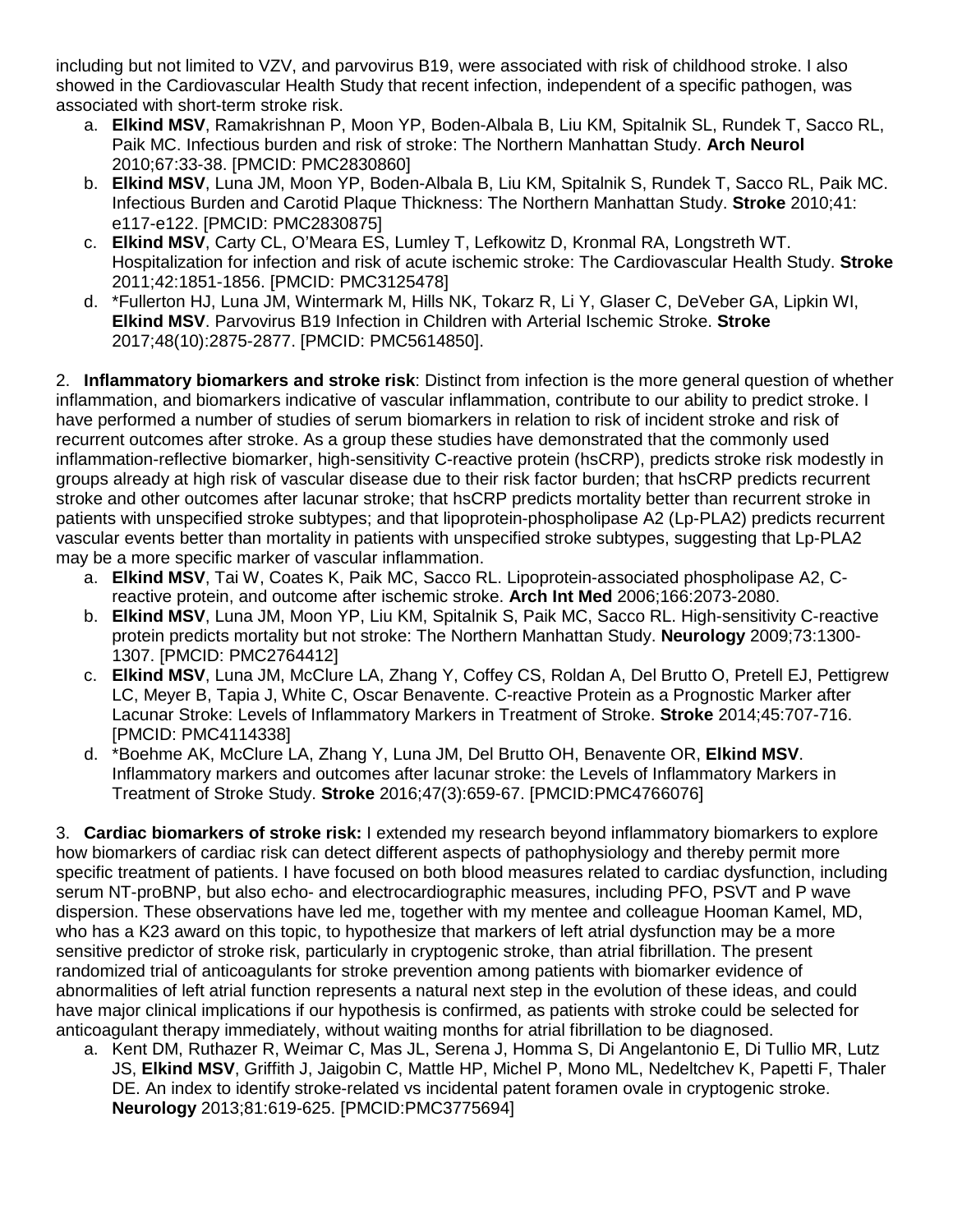- b. Kamel H, **Elkind MSV**, Bhave PD, Navi BB, Iadecola C, Devereux RB, Fink ME. Paroxysmal Supraventricular Tachycardia and the Risk of Ischemic Stroke. **Stroke** 2013;44:1550-4. [PMCID: PMC3950597]
- c. Kamel H, Bartz TM, Longstreth WT, Okin PM, Thacker EL, Patton KK, Stein PK, Gottesman RF, Heckbert SR, Kronmal RA, **Elkind MSV**, Soliman EZ. Association between left atrial abnormality on ECG and Vascular Brain Injury on MRI in the Cardiovascular Health Study. **Stroke** 2015;46(3):711-6. [PMCID:PMC4342300]
- d. \*Yaghi S, Moon YP, Mora-McLaughlin C, Willey JZ, Di Tullio M, Kamel H, Sacco RL, **Elkind MSV**. Left Atrial Enlargement and Stroke Recurrence: The Northern Manhattan Stroke Study. **Stroke** 2015; 46:1488-93. [PMCID: PMC4442058].

4. **Anti-inflammatory therapy for acute stroke:** As part of efforts to better understand the role of inflammation in stroke pathophysiology, I developed an interest in testing the hypothesis that HMG-CoA reductase inhibitors, or statins, would be neuroprotective through their effects in reducing inflammation and other effects on downstream products of the mevalonate pathway. As part of the NINDS Specialized Program of Treatment in Acute Ischemic Stroke (SPOTRIAS) at Columbia, I developed a drug development program, the Neuroprotection Neuroprotection with Statin Therapy for Acute Recovery Trial (NeuSTART), including serving as sponsor of the IND. This consisted of an initial Phase I dose-escalation study using the then novel adaptive design Time to Treatment Continuous Reassessment Method, in which we demonstrated that we could safely use doses of lovastatin approximately 8 times as high as the currently approved doses. This led to our currently ongoing Phase 2 randomized safety study of high dose lovastatin for acute ischemic stroke.

- a. **Elkind MSV**, Flint AC, Sciacca RR, Sacco RL. Use of lipid lowering agents prior to onset of ischemic stroke is associated with decreased mortality: The Northern Manhattan Stroke Study. **Neurology** 2005;65:253-258.
- b. **Elkind MSV**, Sacco RL, MacArthur RB, Fink DJ, Peerschke E, Andrews H, Neils G, Stillman J, Corporan T, Leifer D, Cheung K. The Neuroprotection with Statin Therapy for Acute Recovery Trial (NeuSTART): An Adaptive Design Phase I Dose-Escalation Study of High-Dose Lovastatin in Acute Ischemic Stroke. **Int J Stroke** 2008;3:210-218. [PMCID:PMC4130457]
- c. **Elkind MSV**, Sacco RL, MacArthur RB, Peerschke E, Neils G, Andrews H, Stillman J, Corporan T, Leifer D, Liu R, Cheung K. High-Dose Lovastatin for Acute Ischemic Stroke: Results of the Phase I Dose-Escalation Neuroprotection with Statin Therapy for Acute Recovery Trial (NeuSTART). **Cerebrovasc Dis** 2009;28:266-275. [PMCID: PMC2814015]
- d. \*Kandadai MA, Meunier J, Lindsell CJ, Shaw GJ, **Elkind MSV**. Short-term high-dose effect of lovastatin on thrombolysis by rt-PA in a human whole-blood in vitro clot model. **Curr Neurovasc Res** 2012;9:207-13. [PMCID:PMC3664397]

**5. Vascular correlates of functional decline before and after stroke:** Working with another K23 mentee, Mandip Dhamoon, MD, DrPH, we have developed the concept that stroke serves not only as an acute event leading to neurological deficits, but that it may contribute to an ongoing further functional decline, even after an interval of several years. We have found in NOMAS, CHS, and other cohorts, that the slope of decline in function and quality of life accelerates after acute stroke. The mechanisms for this remain uncertain, and may include recurrent subclinical infarcts, inflammation, and neurodegeneration, and current studies are seeking to address these possibilities. The implications are that therapies directed at inflammation could reduce poststroke functional decline.

- a. \*Dhamoon MS, Moon YP, Paik MC, Boden-Albala B, Rundek T, Sacco RL, **Elkind MSV**. Long-term functional recovery after first ischemic stroke: The Northern Manhattan Study. **Stroke** 2009; 40(8):2805-11. [PMCID: PMC2830874]
- b. \*Dhamoon MS, Moon YP, Paik MC, Boden-Albala B, Rundek T, Sacco RL, **Elkind MSV**. Quality of life declines after first ischemic stroke: The Northern Manhattan Study. **Neurology** 2010;75:328-334. [PMCID: PMC2918891]
- c. \*Dhamoon MS, Moon YP, Paik MC, Sacco RL, **Elkind MSV**. Diabetes predicts long-term disability in an elderly urban cohort: The Northern Manhattan Study. **Ann Epidemiol** 2014; 24:362-368. [PMCID:PMC4011963.]
- d. \*Dhamoon MS, Cheung K, Moon YP, Wright CB, Willey JZ, Sacco RL, **Elkind MSV**. Tumor necrosis factor receptor-1 is associated with trajectories of functional status: the Northern Manhattan Study. **Am J Epidemiol** 2017;186(1):11-20.